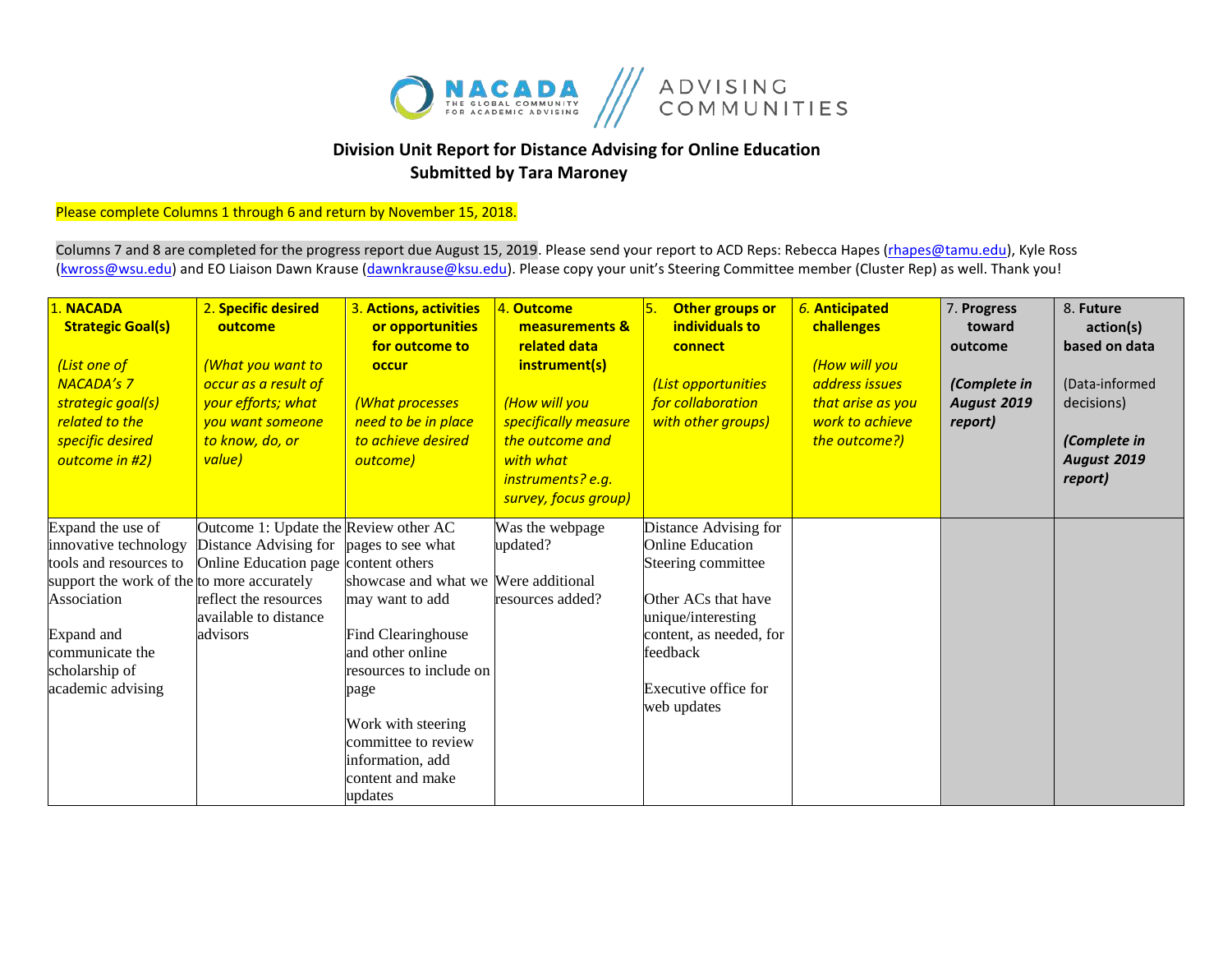| Develop and sustain<br>effective Association<br>leadership                                                                                         | Outcome 2: Create a<br>vibrant steering<br>committee                                                                                              | Create subcommittees<br>to work on the goals<br>for the AC<br>Meet regularly via<br>Zoom and<br>to keep steering<br>committee members<br>engaged and apprised<br>of ongoing projects                                                                                                                                                                                                     | Did the steering<br>committee have four<br>meetings during the<br>year?<br>Were subcommittees/<br>communicate via email groups form to work on<br>projects?                                                                                          | Distance Advising for<br><b>Online Education</b><br>Steering committee          | Scheduling challenges<br>during busy advising<br>times |  |
|----------------------------------------------------------------------------------------------------------------------------------------------------|---------------------------------------------------------------------------------------------------------------------------------------------------|------------------------------------------------------------------------------------------------------------------------------------------------------------------------------------------------------------------------------------------------------------------------------------------------------------------------------------------------------------------------------------------|------------------------------------------------------------------------------------------------------------------------------------------------------------------------------------------------------------------------------------------------------|---------------------------------------------------------------------------------|--------------------------------------------------------|--|
| Expand and<br>communicate the<br>scholarship of<br>academic advising                                                                               | strategic<br>communication plan<br>for the AC that engages communication to the<br>the members and can<br>be easily replicated in<br>future years | Outcome 3: Develop a Review the NACADA Was a plan created that Distance Advising for<br>calendar for set dates<br>and events that require<br>AC<br>Determine the modes<br>of communication<br>(Facebook, Listserv,<br>email) to best send<br>specific messages to<br>the AC<br>Draft messages for<br>events, deadlines, etc.<br>that the AC wishes to<br>communicate to the<br>community | included regular,<br>recurring points of<br>communication to<br>membership?<br>Has an implementation<br>strategy been put in<br>place to use the<br>communications plan<br>moving forward?                                                           | <b>Online Education</b><br>Steering committee                                   |                                                        |  |
| Provide professional<br>development<br>opportunities that are<br>responsive to the needs discussions<br>of advisors and<br>advising administrators | Outcome 4: Host two<br>online "Spotlight<br>Series" web                                                                                           | Form steering<br>committee<br>subcommittee to work<br>on "spotlight series"<br>web discussions for the and September 2019?<br>year<br>Determine topics and<br>presenters that would<br>appeal to the Distance<br>Advising community<br>Set dates and host<br>events                                                                                                                      | Were two "spotlight<br>series" web discussions Online Education<br>planned and hosted<br>between October 2018<br>Were topics relevant to<br>AC membership<br>Track attendance<br>Get feedback from AC<br>members about topics<br>and web discussions | Distance Advising for<br>Steering committee<br>Thought leaders within<br>the AC |                                                        |  |